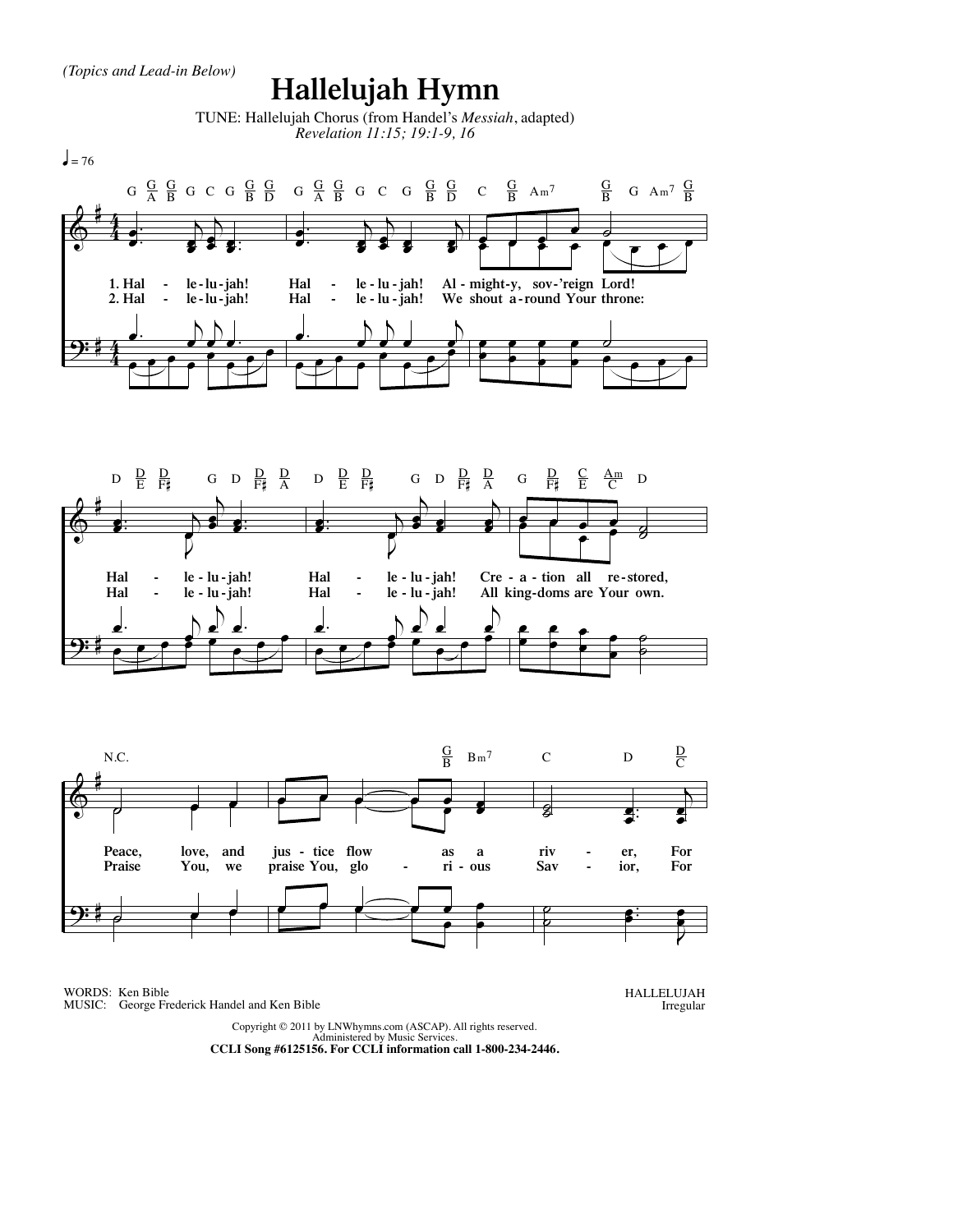

- TOPICS: Christ the King, Reign of Christ; Christmas; Eternal Life; Hymns based on Handel's *Messiah*; Praise & Worship
- LEAD-IN: *Then I heard what sounded like a great multitude, like the roar of rushing waters and like loud peals of thunder, shouting, "Hallelujah! For our Lord God Almighty reigns. Let us rejoice and be glad and give him glory!"* (Revelation 19:6-7a, NIV)